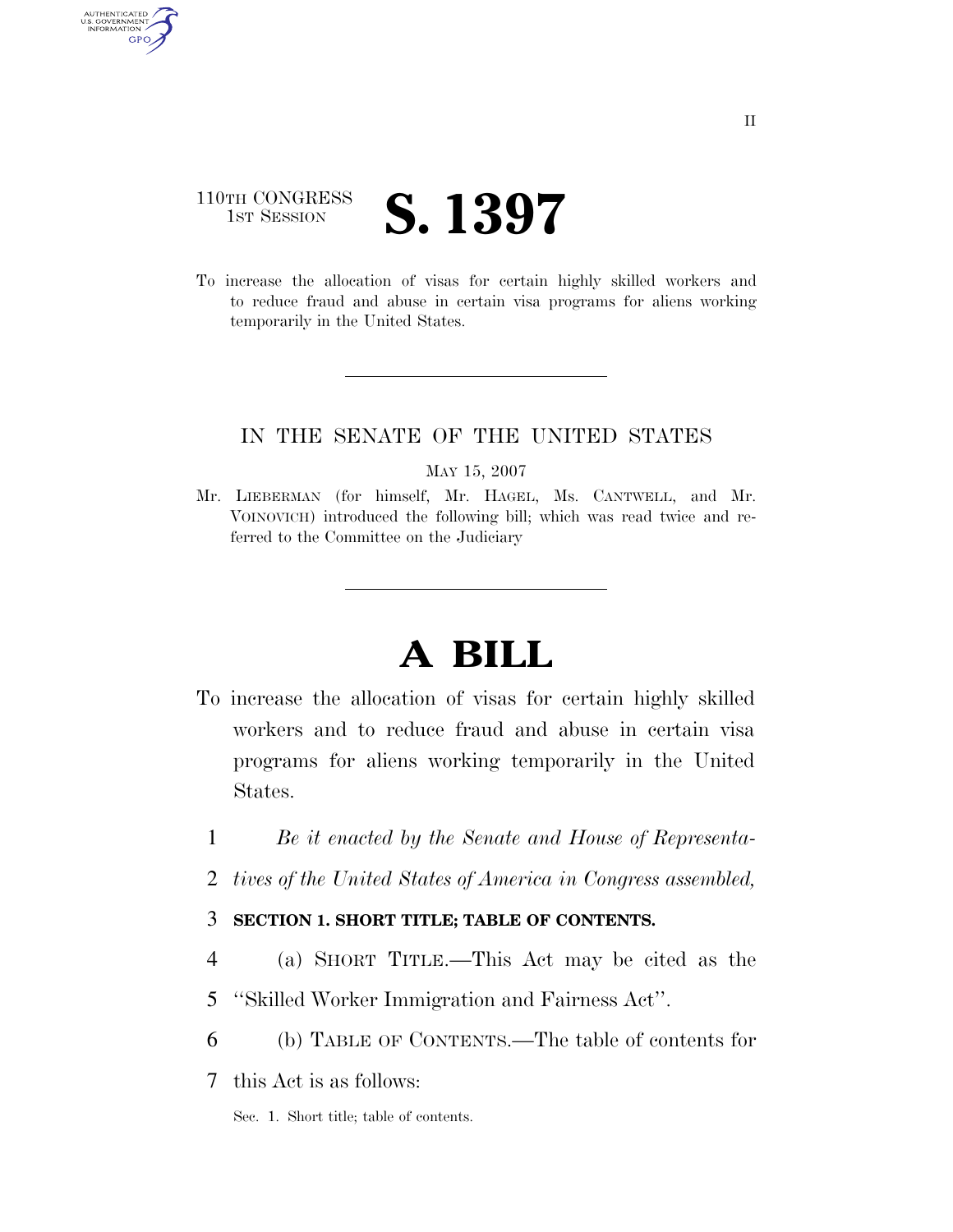Sec. 2. H–1B visas.

Sec. 3. Employment-based immigration.

Sec. 4. H–1B visa fraud and abuse protections.

## **SEC. 2. H–1B VISAS.**

| $\overline{2}$ | (a) EXEMPTIONS TO NUMERICAL LIMITATIONS.—                      |
|----------------|----------------------------------------------------------------|
| 3              | (1) IN GENERAL.—Section $214(g)(5)$ of the Im-                 |
| $\overline{4}$ | migration and Nationality Act $(8 \text{ U.S.C. } 1184(g)(5))$ |
| 5              | is amended—                                                    |
| 6              | $(A)$ in subparagraph $(C)$ , by striking "until"              |
| 7              | the number of aliens who are exempted from                     |
| 8              | such numerical limitation during such year ex-                 |
| 9              | ceeds 20,000." and inserting "or has been                      |
| 10             | awarded a medical specialty certification based                |
| 11             | on post-doctoral training and experience in the                |
| 12             | United States; or"; and                                        |
| 13             | (B) by adding at the end the following:                        |
| 14             | "(D) has earned a masters or higher de-                        |
| 15             | gree in science, technology, engineering,<br>or                |
| 16             | mathematics from an institution of higher edu-                 |
| 17             | cation outside of the United States.".                         |
| 18             | (2) APPLICABILITY.—The amendments made                         |
| 19             | by paragraph $(1)$ shall apply to-                             |
| 20             | (A) any petition or visa application pend-                     |
| 21             | ing on the date of the enactment of this Act;                  |
| 22             | and                                                            |
| 23             | (B) any petition or visa application filed on                  |
| 24             | or after such date.                                            |
|                |                                                                |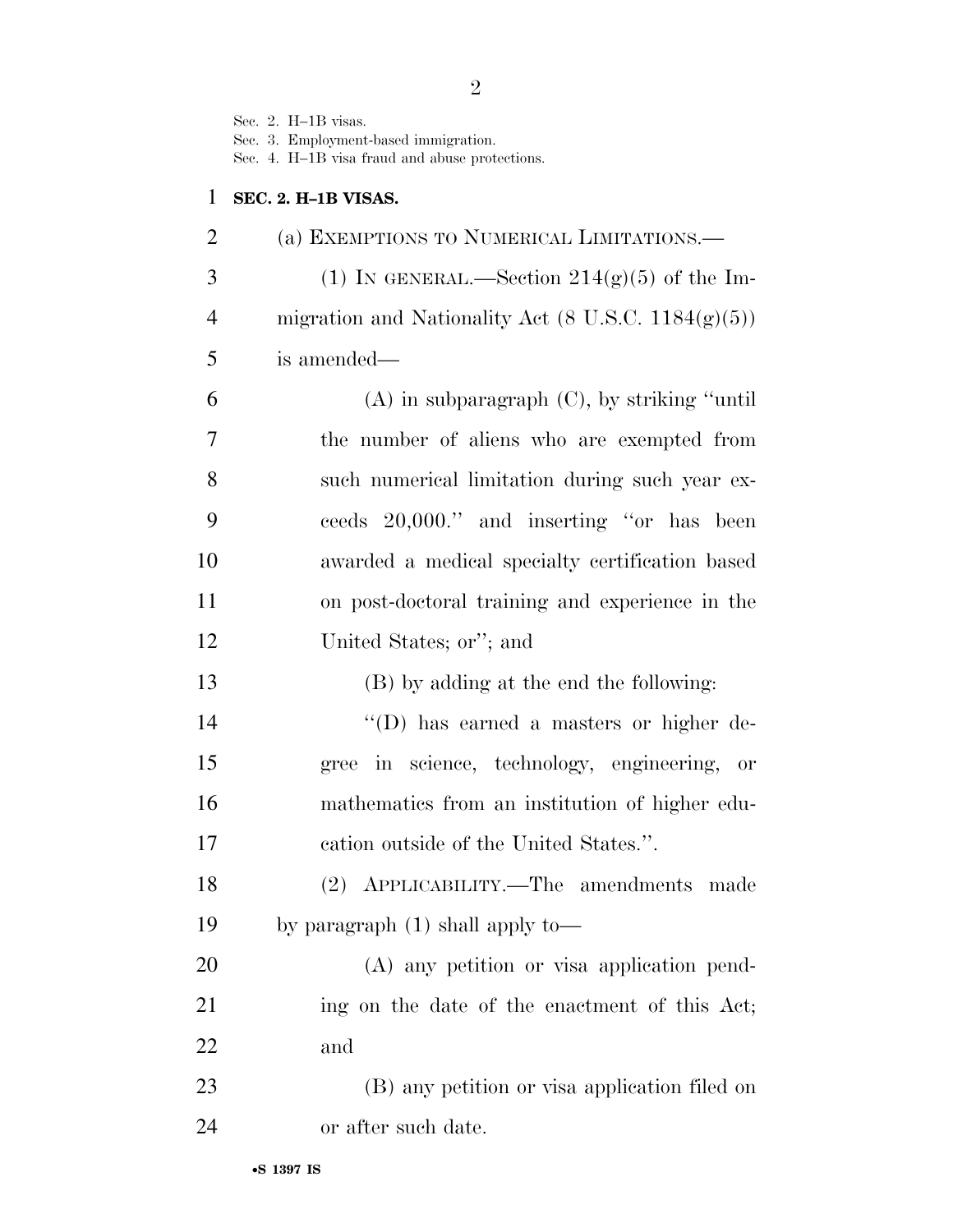| $\mathbf{1}$   | (b) MARKET-BASED VISA LIMITS.—Section $214(g)$ of                 |
|----------------|-------------------------------------------------------------------|
| 2              | such Act $(8 \text{ U.S.C. } 1184(g))$ , as amended by subsection |
| 3              | $(a)$ , is further amended—                                       |
| $\overline{4}$ | $(1)$ in paragraph $(1)$ —                                        |
| 5              | (A) in the matter preceding subparagraph                          |
| 6              | $(A)$ , by striking "(beginning with fiscal year                  |
| 7              | $1992)$ "; and                                                    |
| 8              | $(B)$ in subparagraph $(A)$ , by striking                         |
| 9              | clauses (i) through (vii) and inserting the fol-                  |
| 10             | lowing:                                                           |
| 11             | "(i) $115,000$ in fiscal year 2007; and                           |
| 12             | "(ii) in fiscal year 2008, and in each sub-                       |
| 13             | sequent fiscal year, the greater of-                              |
| 14             | $\lq(1)$ 115,000; or                                              |
| 15             | $\lq\lq$ (II) the number calculated under                         |
| 16             | paragraph $(9)$ ;";                                               |
| 17             | $(2)$ in paragraph $(8)$ —                                        |
| 18             | (A) in subparagraph (B), by striking                              |
| 19             | clause $(iv)$ ; and                                               |
| 20             | $(B)$ by striking subparagraph $(D)$ ;                            |
| 21             | $(3)$ by redesignating paragraphs $(9)$ , $(10)$ , and            |
| 22             | $(11)$ as paragraphs $(10)$ , $(11)$ , and $(12)$ , respec-       |
| 23             | tively; and                                                       |
| 24             | $(4)$ by inserting after paragraph $(8)$ the fol-                 |
| 25             | lowing:                                                           |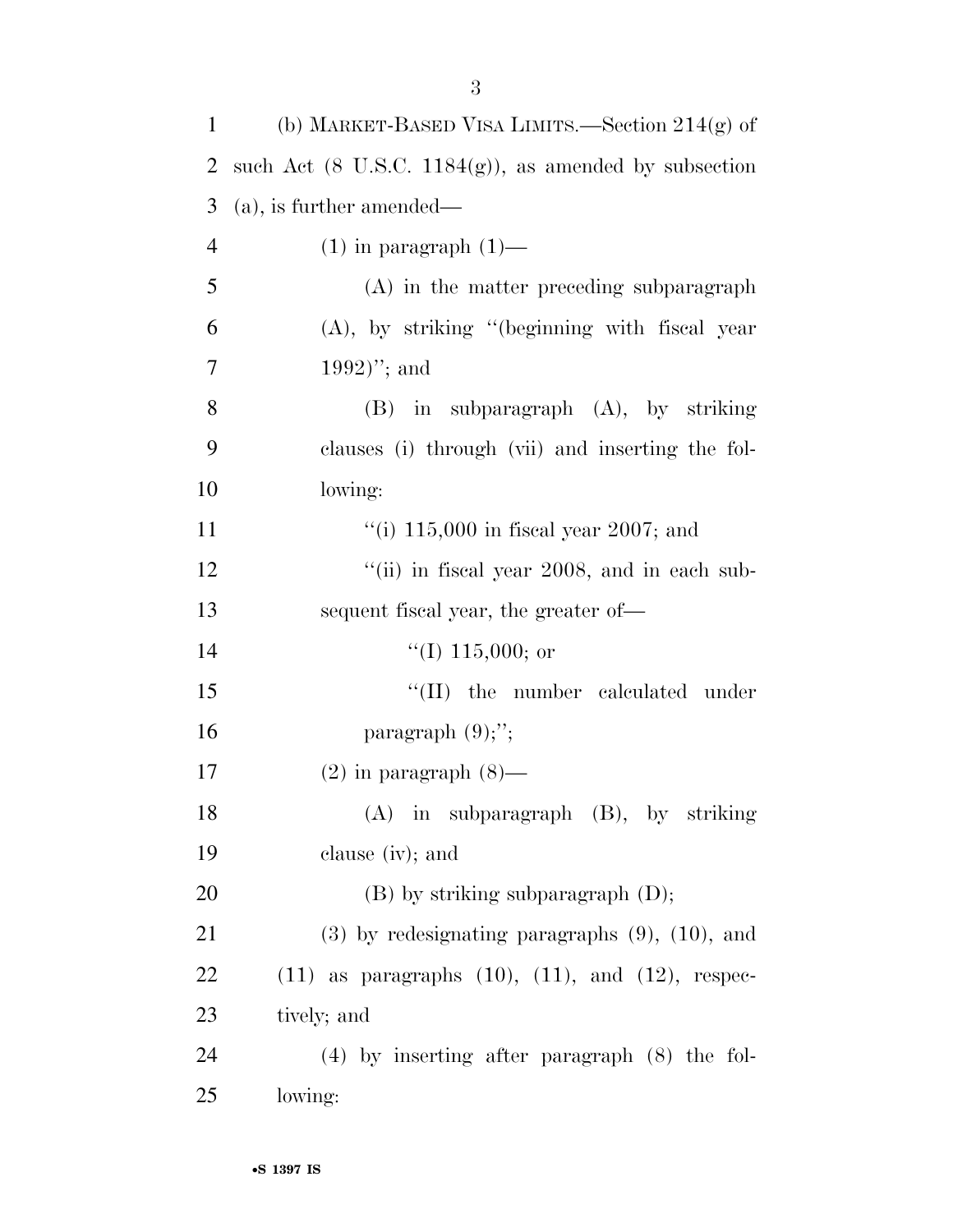| $\mathbf{1}$   | "(9) If the numerical limitation under paragraph                |
|----------------|-----------------------------------------------------------------|
| $\overline{2}$ | $(1)(A)$ —                                                      |
| 3              | $\lq\lq$ is reached during a given fiscal year, the             |
| $\overline{4}$ | numerical limitation under paragraph $(1)(A)$ for the           |
| 5              | subsequent fiscal year shall be equal to the lesser             |
| 6              | $of-$                                                           |
| $\overline{7}$ | $\lq$ <sup>"(i)</sup> 120 percent of the numerical limita-      |
| 8              | tion for the given fiscal year; or                              |
| 9              | ``(ii) 180,000; and                                             |
| 10             | "(B) is not reached during a given fiscal year,                 |
| 11             | the numerical limitation under paragraph $(1)(A)$ for           |
| 12             | the subsequent fiscal year shall be equal to the nu-            |
| 13             | merical limitation for the given fiscal year.".                 |
| 14             | SEC. 3. EMPLOYMENT-BASED IMMIGRATION.                           |
| 15             | (a) IN GENERAL.—Section $201(b)(1)$ of the Immi-                |
| 16             | gration and Nationality Act $(8 \text{ U.S.C. } 1151(b)(1))$ is |
| 17             | amended by adding at the end the following:                     |
| 18             | "(F) Aliens who have earned a master's or                       |
| 19             | higher degree from an accredited university in the              |
| 20             | United States.                                                  |
| 21             | "(G) Aliens who—                                                |
| 22             | "(i) have earned an advanced degree in                          |
| 23             | science, technology, engineering, or mathe-                     |
| 24             | matics; and                                                     |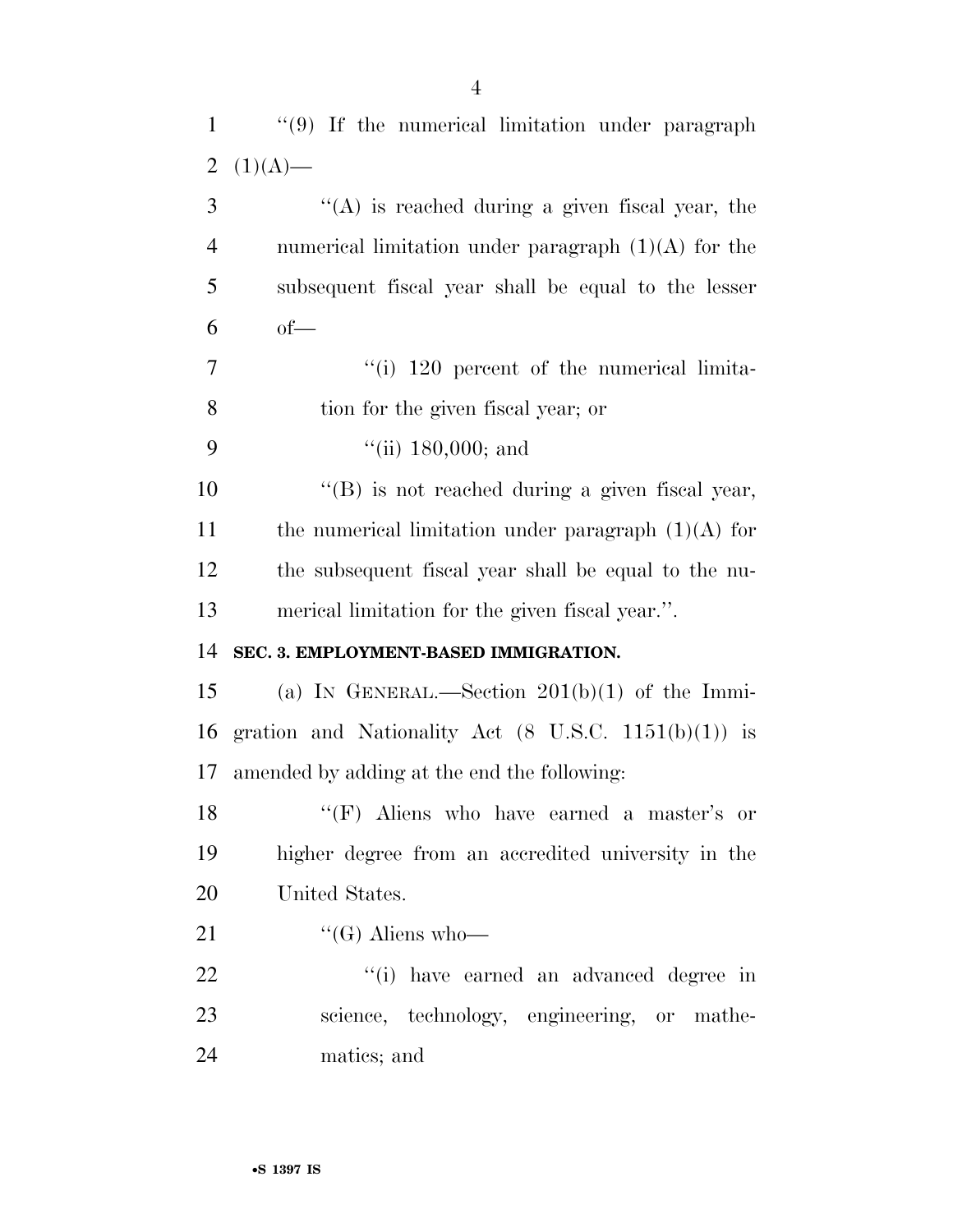| $\mathbf{1}$   | "(ii) have been working in a related field              |
|----------------|---------------------------------------------------------|
| $\overline{2}$ | in the United States under a nonimmigrant visa          |
| 3              | during the 3-year period preceding their appli-         |
| $\overline{4}$ | cation for an immigrant visa under section              |
| 5              | 203(b).                                                 |
| 6              | "(H) Aliens who-                                        |
| 7              | "(i) are described in subparagraph $(A)$ or             |
| 8              | (B) of section $203(b)(1)$ ; or                         |
| 9              | "(ii) have received a national interest waiv-           |
| 10             | er under section $203(b)(2)(B)$ .                       |
| 11             | $\lq\lq$ (I) The immediate relatives of an alien who is |
| 12             | admitted as an employment-based immigrant under         |
| 13             | section $203(b)$ .".                                    |
| 14             | (b) ADJUSTMENT OF STATUS FOR EMPLOYMENT-                |
| 15             | BASED IMMIGRANTS.-                                      |
| 16             | (1) IN GENERAL.—Section 245 of the Immigra-             |
| 17             | tion and Nationality Act (8 U.S.C. 1255) is amend-      |
| 18             | ed by adding at the end the following:                  |
| 19             | "(n) ADJUSTMENT OF STATUS TO EMPLOYMENT-                |
| 20             | BASED IMMIGRANT.—                                       |
| 21             | "(1) ELIGIBILITY.—An alien, and any eligible            |
| 22             | dependents of such alien, may file an application for   |
| 23             | adjustment of status with the Secretary of Home-        |
| 24             | land Security, whether or not an employment-based       |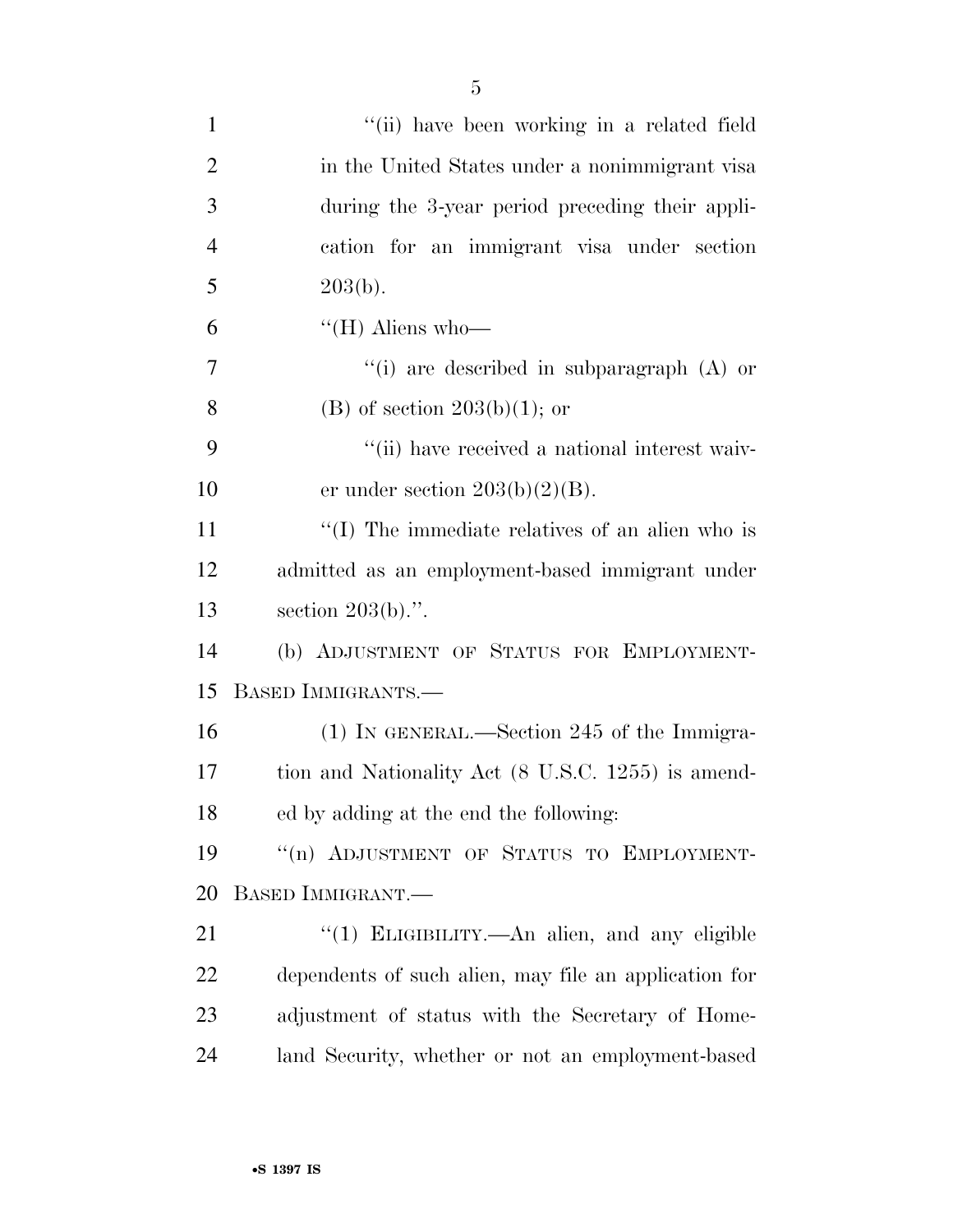| $\mathbf{1}$   | immigrant visa is immediately available at the time  |
|----------------|------------------------------------------------------|
| $\overline{2}$ | the application is filed, if—                        |
| 3              | $\lq\lq$ a petition filed under subparagraph         |
| $\overline{4}$ | $(E)$ or $(F)$ of section 204(a)(1) on behalf of the |
| 5              | alien has been approved; or                          |
| 6              | $\lq\lq (B)$ in the discretion of the Secretary, the |
| 7              | adjudication of such petition is pending.            |
| 8              | "(2) VISA AVAILABILITY.—An application filed         |
| 9              | under paragraph (1) may not be approved until the    |
| 10             | appropriate employment-based immigrant visa be-      |
| 11             | comes available under section $203(b)$ .             |
| 12             | "(3) FEES.—If an employment-based immi-              |
| 13             | grant visa is not available on the date on which an  |
| 14             | application is filed under paragraph (1), a supple-  |
| 15             | mental fee of \$500 shall be paid on behalf of the   |
| 16             | beneficiary of such application. Such fee may not be |
| 17             | charged with respect to any dependent accom-         |
| 18             | panying or following to join such beneficiary.       |
| 19             | "(o) EXTENSION OF EMPLOYMENT AUTHORIZATION           |
| 20             | AND ADVANCED PAROLE DOCUMENT.—The Secretary of       |
| 21             | Homeland Security—                                   |
| 22             | $\lq(1)$ shall issue a 3-year employment authoriza-  |
| 23             | tion and 3-year advanced parole document to any      |
| 24             | beneficiary of an application for adjustment of sta- |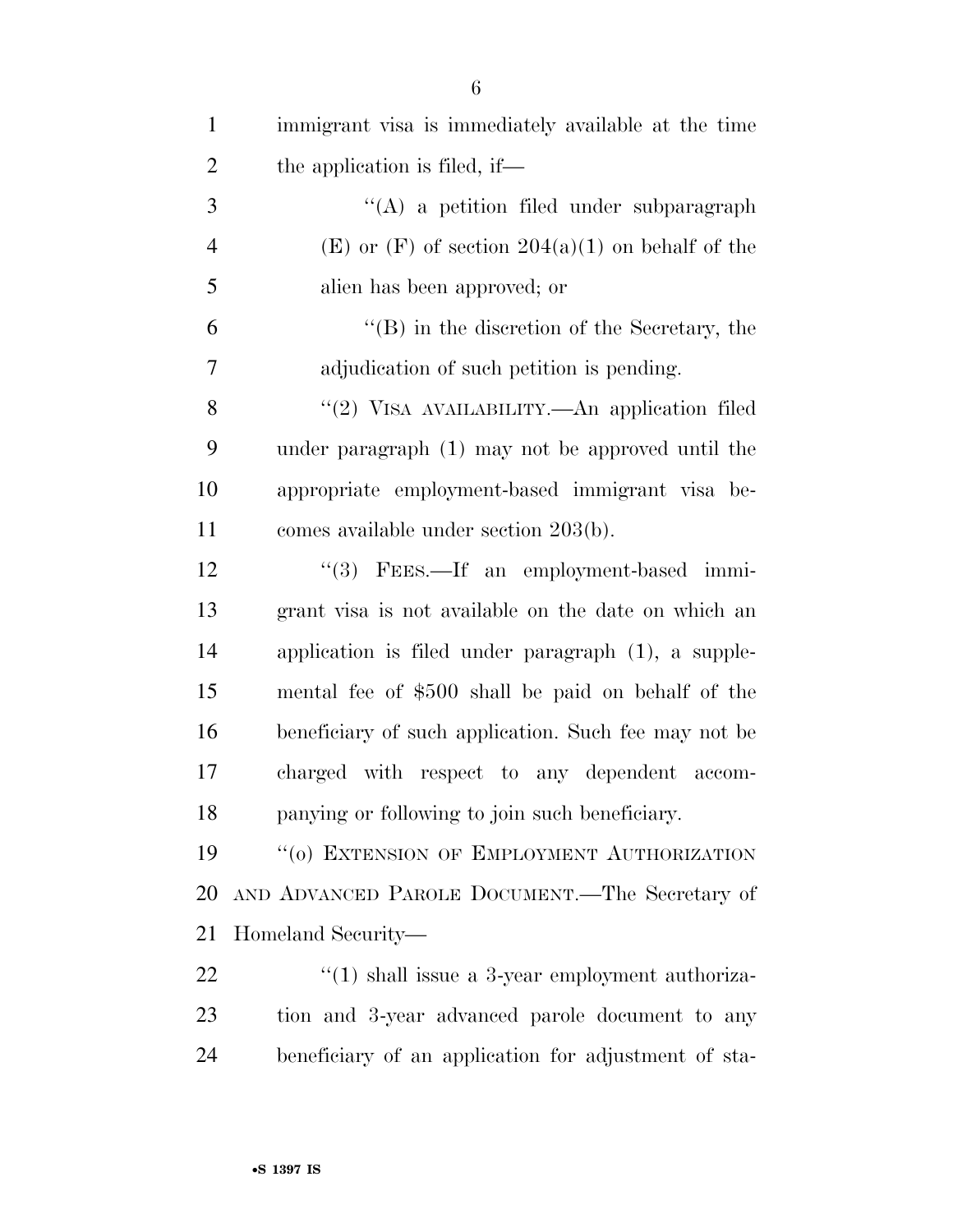| $\mathbf{1}$   | tus if a petition has been filed or is pending under         |
|----------------|--------------------------------------------------------------|
| $\overline{2}$ | subparagraph $(E)$ or $(F)$ of section $204(a)(1)$ ; and     |
| 3              | $\lq(2)$ may adjust fees assessed under this sec-            |
| $\overline{4}$ | tion in accordance to the 3-year period of validity as-      |
| 5              | signed to the employment authorization or advanced           |
| 6              | parole documents issued under subparagraph (1).".            |
| $\overline{7}$ | $(2)$ USE OF FEES.—Section 286 of such Act $(8)$             |
| 8              | U.S.C. $1356$ ) is amended—                                  |
| 9              | $(A)$ in subsection $(m)$ , by striking "provi-              |
| 10             | sions of law, all adjudication fees" and inserting           |
| 11             | "provision of law, all adjudication fees and the             |
| 12             | fees collected under section $245(n)(3)$ "; and              |
| 13             | $(B)$ in subsection $(n)$ —                                  |
| 14             | (i) by striking "All deposits" and in-                       |
| 15             | serting the following: $\lq(1)$ Except as pro-               |
| 16             | vided in paragraph $(2)$ , all deposits"; and                |
| 17             | (ii) by adding at the end the fol-                           |
| 18             | lowing:                                                      |
| 19             | $\lq(2)$ All deposits in the Immigration Examinations        |
| 20             | Fee Account that were originally collected under section     |
| 21             | $245(n)(3)$ shall be used to clear security background check |
| 22             | delays.".                                                    |
| 23             | (c) APPLICABILITY.—The amendments made by sub-               |
| 24             | sections (a) and (b) shall apply to any visa application—    |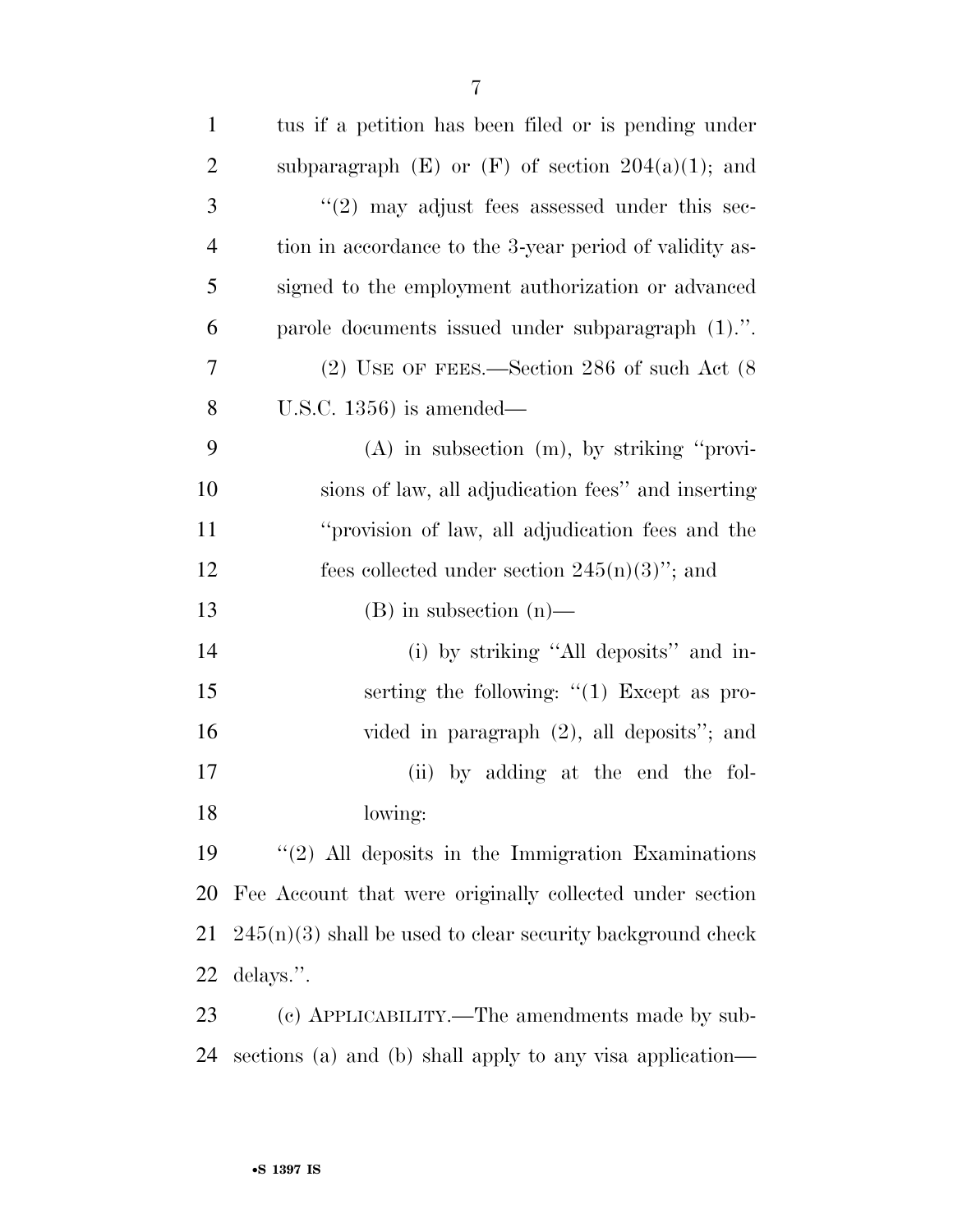| $\mathbf{1}$   | $(1)$ pending on the date of the enactment of           |
|----------------|---------------------------------------------------------|
| $\overline{2}$ | this Act; or                                            |
| 3              | $(2)$ filed on or after such date.                      |
| $\overline{4}$ | SEC. 4. H-1B VISA FRAUD AND ABUSE PROTECTIONS.          |
| 5              | (a) PROHIBITION AGAINST ADVERTISING EXCLU-              |
| 6              | SIVELY TO H-1B NONIMMIGRANTS.—Section $212(n)(1)$       |
| 7              | of the Immigration and Nationality Act (8 U.S.C.        |
| 8              | $1182(n)(1)$ is amended—                                |
| 9              | $(1)$ by redesignating subparagraph $(G)$ as sub-       |
| 10             | paragraph $(H)$ ;                                       |
| 11             | $(2)$ by inserting after subparagraph $(H)$ , as re-    |
| 12             | designated, the following:                              |
| 13             | $\lq$ (I) The employer has not advertised the avail-    |
| 14             | able jobs specified in the application in an advertise- |
| 15             | ment that states or indicates that—                     |
| 16             | "(i) the jobs are only available to persons             |
| 17             | who are, or may become, H-1B nonimmigrants;             |
| 18             | <b>or</b>                                               |
| 19             | "(ii) persons will receive priority or pref-            |
| 20             | erence in the hiring process because they are, or       |
| 21             | may become, H-1B nonimmigrants."; and                   |
| 22             | (3) in the undesignated paragraph at the end,           |
| 23             | by striking "The employer" and inserting the fol-       |
| 24             | lowing:                                                 |
| 25             | "(K) The employer".                                     |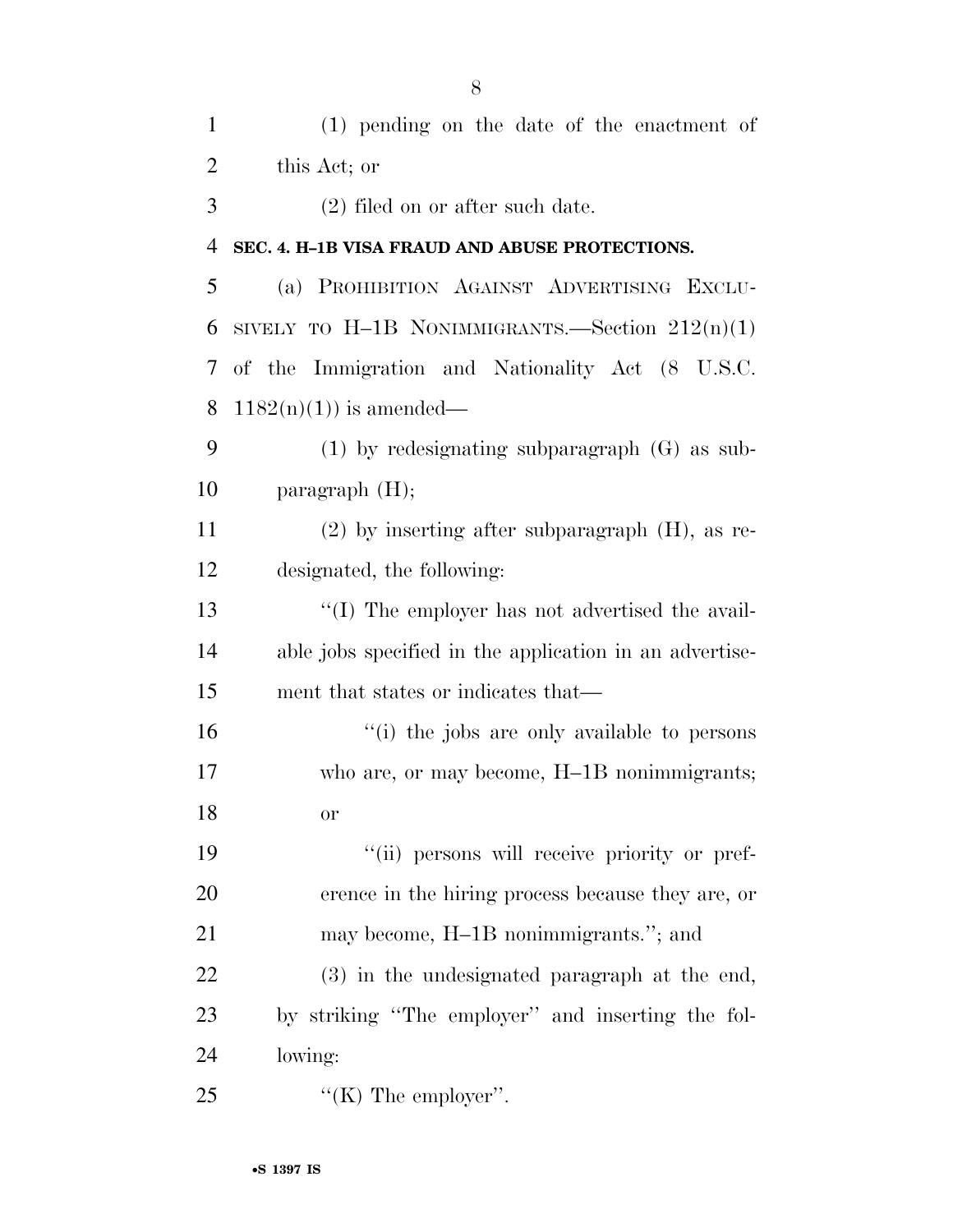(b) LIMIT ON PERCENTAGE OF H–1B EMPLOYEES.— 2 Section  $212(n)(1)$  of such Act, as amended by this section, is further amended by inserting after subparagraph (I), 4 as added by subsection  $(a)(1)$ , the following:

5 "(J) If the employer employs 50 or more em- ployees in the United States, not more than 50 per- cent of such employees are H–1B nonimmigrants.''. (c) SAFEGUARDS AGAINST FRAUD AND MISREPRE- SENTATION IN APPLICATION REVIEW PROCESS.—Section  $212(n)(1)(K)$  of such Act, as designated by subsection 11 (a) $(2)$ , is amended—

 (1) by inserting '', clear indicators of fraud, misrepresentation of material fact,'' after ''complete-ness'';

 (2) by striking ''or obviously inaccurate'' and inserting '', presents clear indicators of fraud or misrepresentation of material fact, or is obviously in-accurate''; and

 (3) by adding at the end the following: ''If the Secretary's review of an application identifies clear indicators of fraud or misrepresentation of material fact, the Secretary may conduct an investigation and hearing under paragraph (2).''.

24 (d) INVESTIGATIONS BY DEPARTMENT OF LABOR.— 25 Section  $212(n)(2)$  of such Act is amended—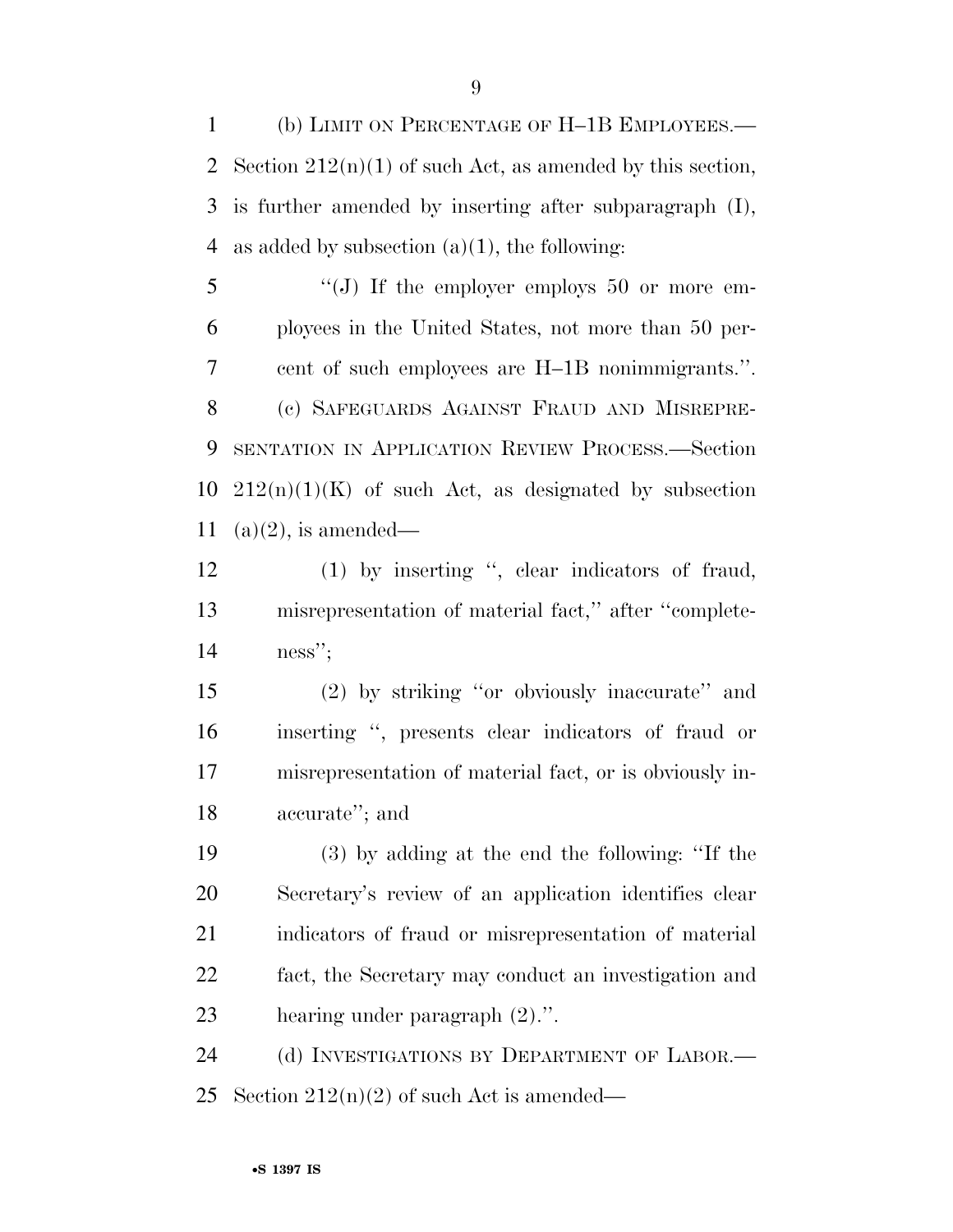| $\mathbf{1}$   | (1) in subparagraph $(A)$ , by striking "12               |
|----------------|-----------------------------------------------------------|
| $\overline{c}$ | months" and all that follows and inserting "24            |
| 3              | months after the date of the failure or misrepresen-      |
| 4              | tation, respectively. Upon the receipt of such a com-     |
| 5              | plaint, the Secretary may initiate an investigation to    |
| 6              | determine if such a failure or misrepresentation has      |
| 7              | occurred.";                                               |
| 8              | $(2)$ in subparagraph $(C)(i)$ —                          |
| 9              | (A) by striking "a condition of paragraph                 |
| 10             | $(1)(B)$ , $(1)(E)$ , or $(1)(F)$ " and inserting "a con- |
| 11             | dition under subparagraph $(B)$ , $(C)$ , $(E)$ , $(F)$ , |
| 12             | $(H), (I),$ or $(J)$ of paragraph $(1)$ "; and            |
| 13             | (B) by striking "paragraph $(1)(C)$ , $(1)(D)$ ,          |
| 14             | or $(1)(G)(i)(I)$ " and inserting "subparagraph"          |
| 15             | $(C)$ , $(D)$ or $(G)(i)(I)$ of paragraph $(1)$ ";        |
| 16             | $(3)$ in subparagraph $(G)$ —                             |
| 17             | $(A)$ in clause (i), by striking "if the Sec-             |
| 18             | retary" and all that follows and inserting "with          |
| 19             | regard to the employer's compliance with the              |
| <b>20</b>      | requirements under this subsection.";                     |
| 21             | (B) in clause (ii), by striking "and whose                |
| 22             | identity" and all that follows through "failure"          |
| 23             | or failures." and inserting "the Secretary of             |
| 24             | Labor may conduct an investigation into the               |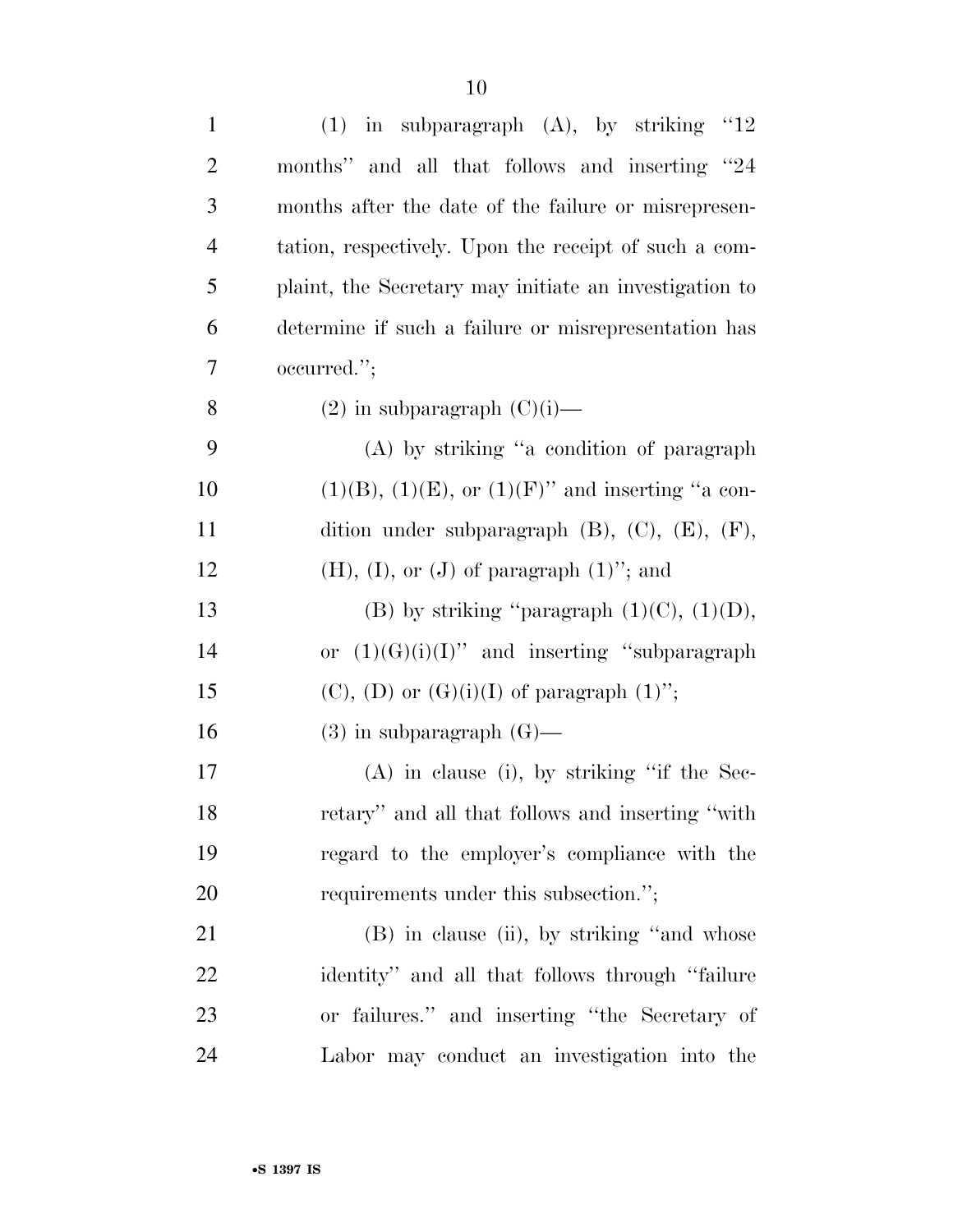| $\mathbf{1}$   | employer's compliance with the requirements                  |
|----------------|--------------------------------------------------------------|
| $\overline{2}$ | under this subsection.";                                     |
| 3              | (C) in clause (iii), by striking the last sen-               |
| $\overline{4}$ | tence;                                                       |
| 5              | (D) by striking clauses (iv) and (v);                        |
| 6              | (E) by redesignating clauses (vi), (vii), and                |
| $\overline{7}$ | (viii) as clauses (iv), $(v)$ , and $(vi)$ , respectively;   |
| 8              | $(F)$ in clause (iv), as redesignated, by                    |
| 9              | striking "meet a condition" and all that follows             |
| 10             | and inserting "comply with the requirements"                 |
| 11             | under this subsection, unless the Secretary of               |
| 12             | Labor receives the information not later than                |
| 13             | 24 months after the date of the alleged fail-                |
| 14             | $ure.$ ";                                                    |
| 15             | $(G)$ by amending clause $(v)$ , as redesig-                 |
| 16             | nated, to read as follows:                                   |
| 17             | " $(v)$ The Secretary of Labor shall provide notice to       |
| 18             | an employer of the intent to conduct an investigation. The   |
| 19             | notice shall be provided in such a manner, and shall con-    |
| 20             | tain sufficient detail, to permit the employer to respond    |
| 21             | to the allegations before an investigation is commenced.     |
| 22             | The Secretary is not required to comply with this clause     |
| 23             | if the Secretary determines that such compliance would       |
| 24             | interfere with an effort by the Secretary to investigate the |
| 25             | employer or secure the employer's compliance with this       |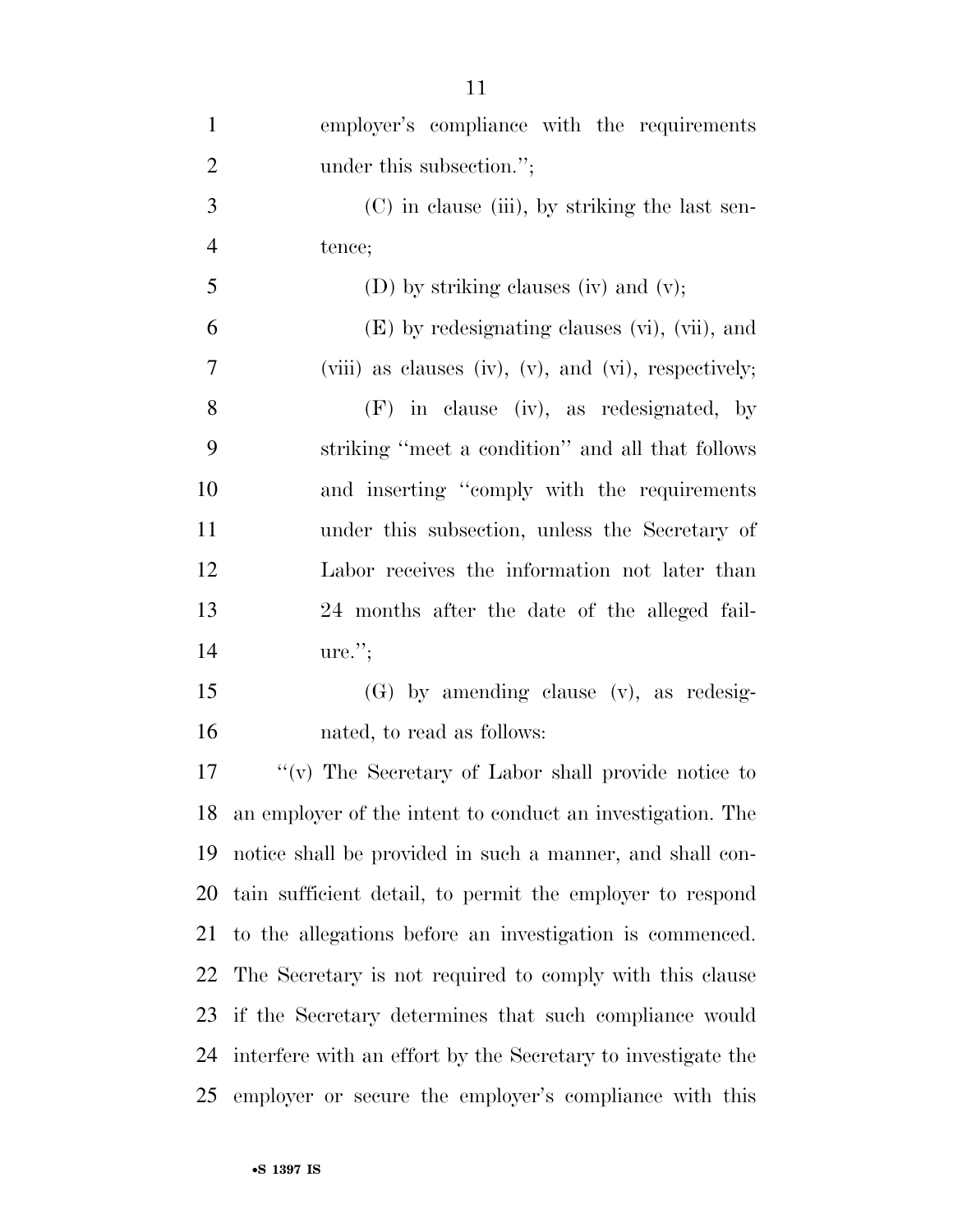subsection. A determination by the Secretary under this clause is not subject to judicial review.'';

 (H) in clause (vi), as redesignated, by striking ''An investigation'' and all that follows through ''the determination.'' and inserting ''If the Secretary of Labor, after an investigation under clause (i) or (ii), determines that a rea- sonable basis exists to make a finding that the employer has failed to comply with the require- ments under this subsection, the Secretary shall provide interested parties with notice of such determination and an opportunity for a hearing in accordance with section 556 of title 5, United States Code, not later than 120 days after the date of such determination.''; and (I) by adding at the end the following:

 ''(vii) If the Secretary of Labor, after a hearing, finds a reasonable basis to believe that the employer has violated a requirement under this subsection, the Secretary may impose a penalty under subparagraph (C).'';

 (4) by redesignating subparagraph (I) as sub-paragraph (J).

 (e) ADDITIONAL DEPARTMENT OF LABOR EMPLOY-EES.—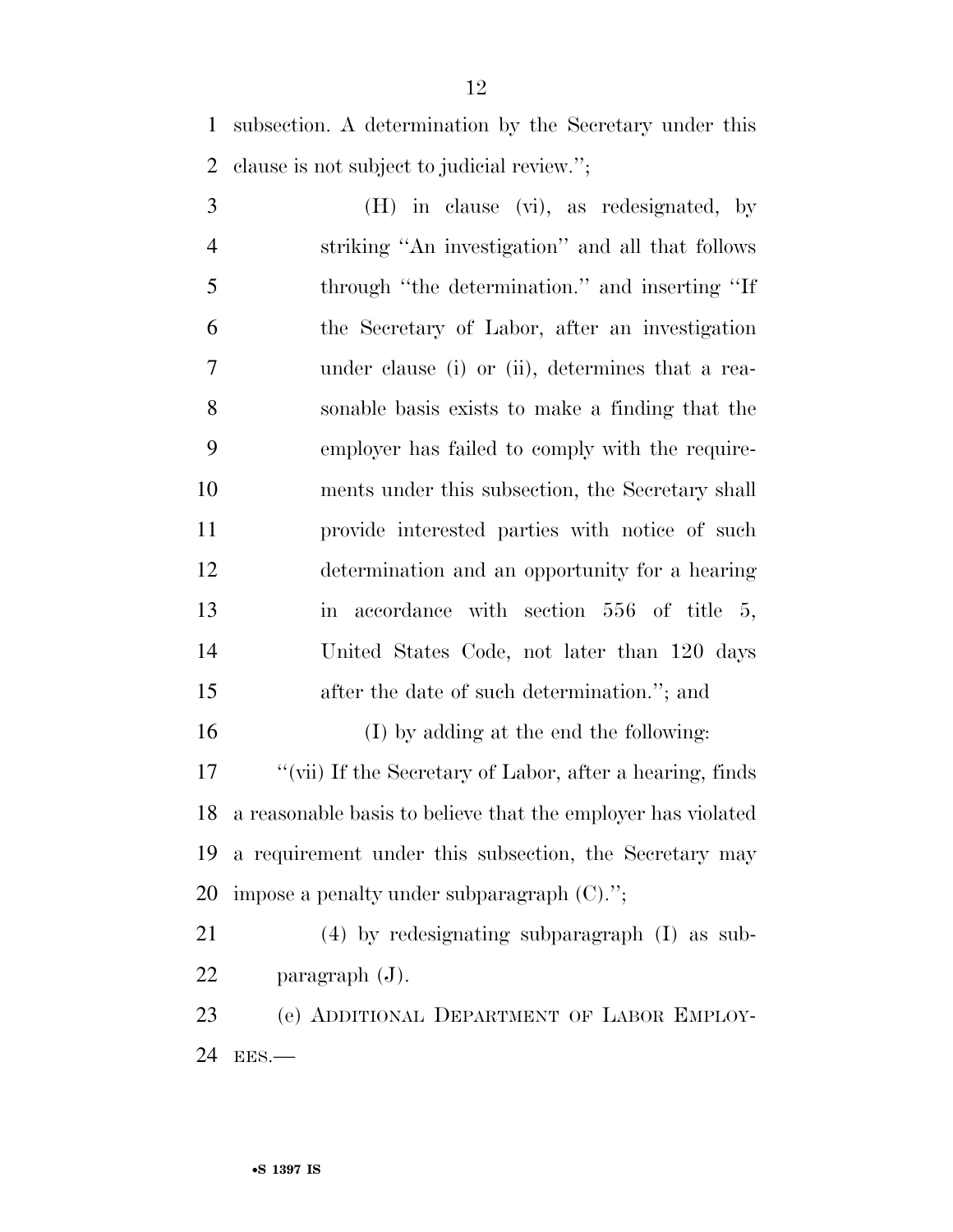(1) IN GENERAL.—The Secretary of Labor is authorized to hire 200 additional employees to ad- minister, oversee, investigate, and enforce programs involving H–1B nonimmigrant workers.

 (2) AUTHORIZATION OF APPROPRIATIONS.— There are authorized to be appropriated such sums as may be necessary to carry out this subsection.

8 (f) SCHEDULE OF FEES.—Section  $214(e)(12)(C)$  of the Immigration and Nationality Act (8 U.S.C.  $1184(e)(12)(C)$  is amended by striking "\$500" and in-serting ''\$1,000''.

 (g) INFORMATION SHARING BETWEEN DEPARTMENT OF LABOR AND DEPARTMENT OF HOMELAND SECU-14 RITY.—Section  $212(n)(2)$  of such Act, as amended by this section, is further amended by inserting after subpara-graph (H) the following:

 ''(I) If any information contained in the materials submitted by employers of H–1B nonimmigrants as part of the adjudication process indicates that the employer is not complying with the requirements under this sub- section, the Director of United States Citizenship and Im- migration Services shall provide such information to the Secretary of Labor. The Secretary may initiate and con- duct an investigation and hearing under this paragraph after receiving such information.''.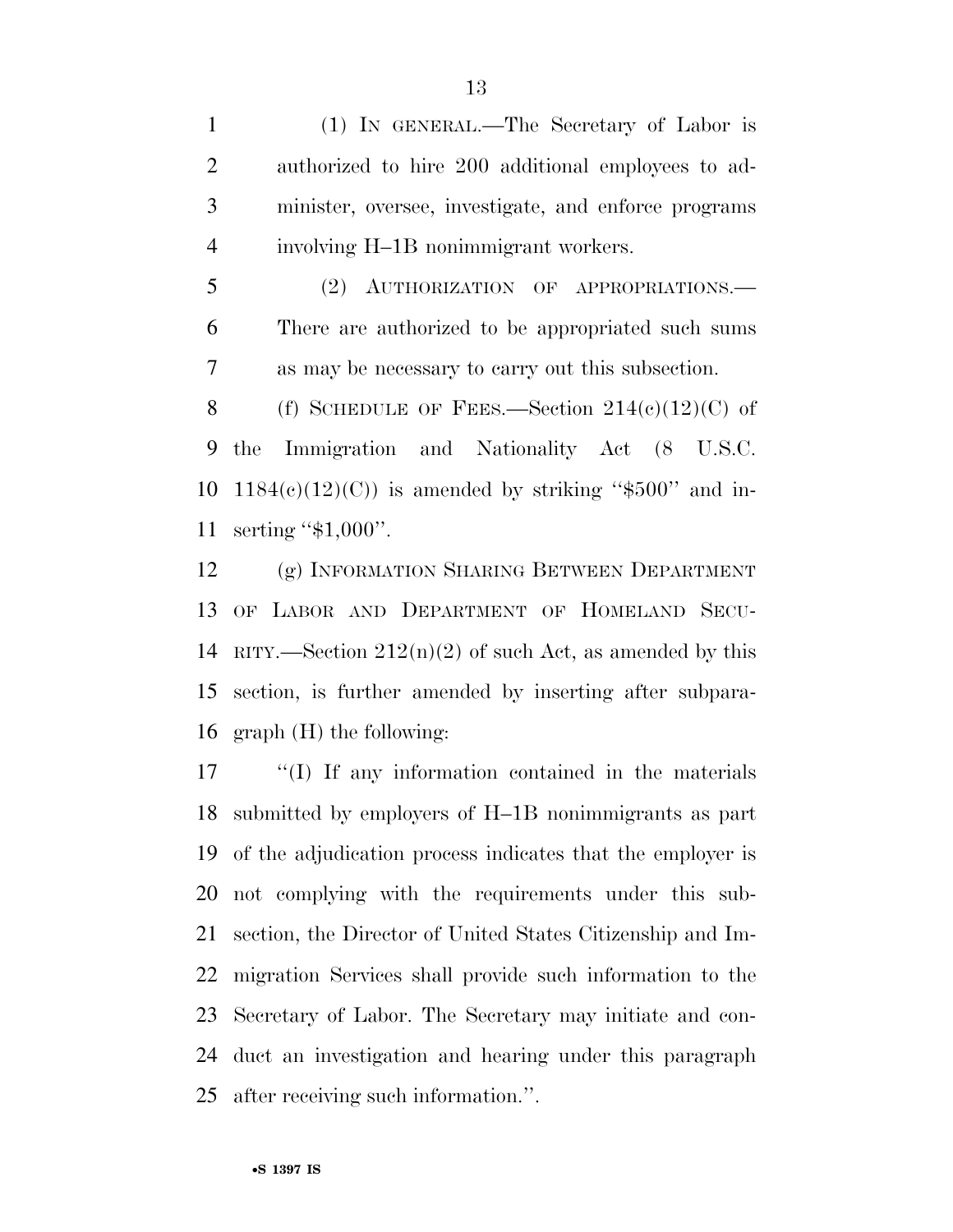1 (h) AUDITS.—Section  $212(n)(2)(A)$  of such Act, as amended by this section, is further amended by adding at the end the following: ''The Secretary may conduct sur- veys regarding the degree to which employers comply with the requirements under this subsection and may conduct annual compliance audits of employers of H–1B non- immigrants. The Secretary shall conduct annual compli- ance audits of not less than 1 percent of the employers of H–1B nonimmigrants during the applicable calendar year. The Secretary shall conduct annual compliance au- dits of each employer with more than 100 employees who work in the United States if more than 15 percent of such employees are H–1B nonimmigrants.''. 14 (i) PENALTIES.—Section  $212(n)(2)(C)$  of such Act,

as amended by this section, is further amended—

16 (1) in clause (i)(I), by striking " $$1,000"$  and 17 inserting "\$2,000";

18 (2) in clause (ii)(I), by striking " $$5,000"$  and 19 inserting "\$10,000"; and

20 (3) in clause (vi)(III), by striking " $$1,000"$  and 21 inserting "\$2,000".

 (j) INFORMATION PROVIDED TO H–1B NON- IMMIGRANTS UPON VISA ISSUANCE.—Section 212(n) of such Act, as amended by this section, is further amended by adding at the end the following: